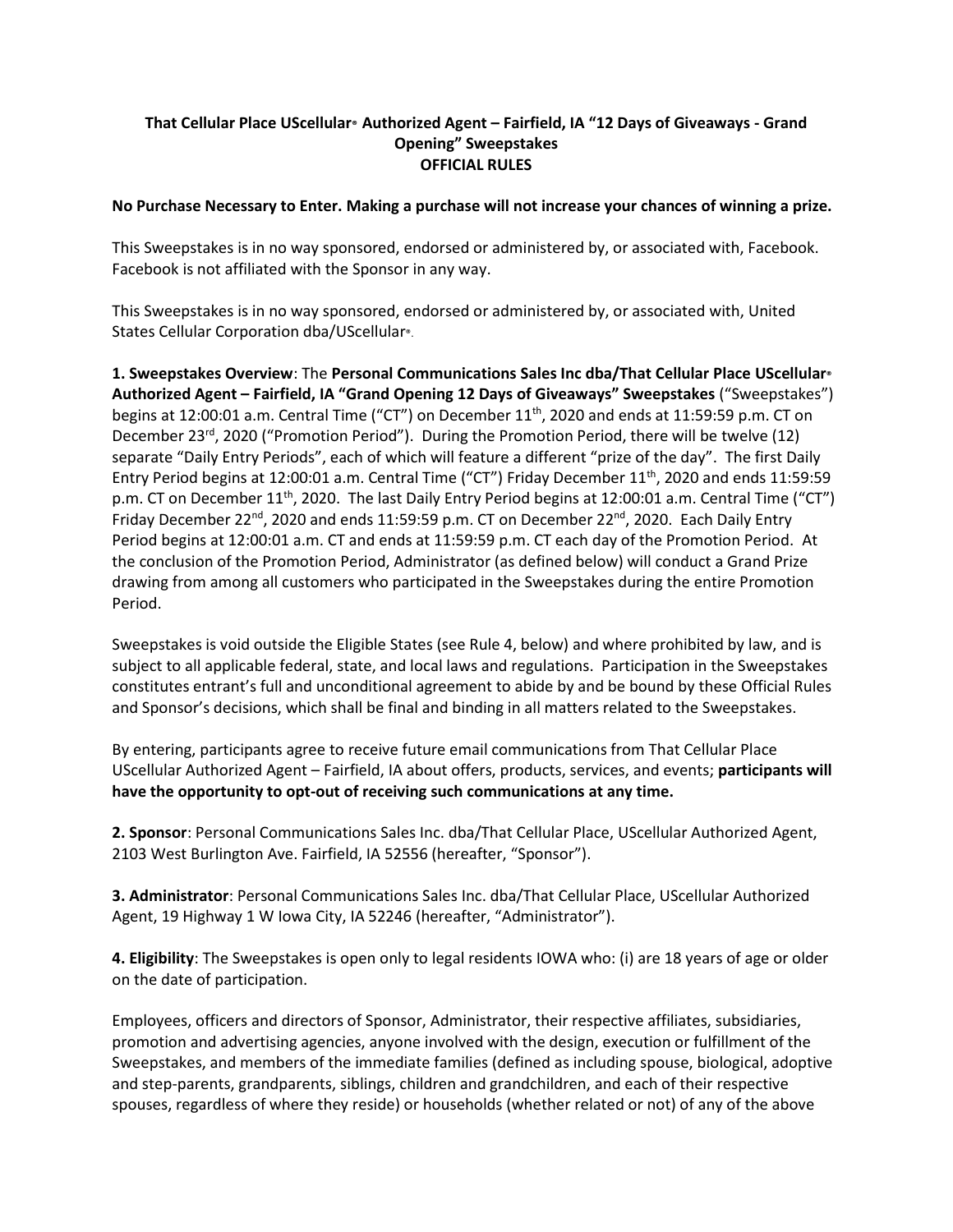are not eligible to participate in this Sweepstakes. Non-eligibility or non-compliance with any of these Official Rules will result in disqualification.

**5. How To Enter/Determination of Winners:** At the start of the Promotion Period and on each day of the Promotion Period, customers who meet all eligibility requirements must visit AND "Follow" the official U.S. Cellular Authorized Agent That Cellular Place Fairfield (@uscellularfairfield) Facebook page and locate the Daily Sweepstakes Entry Form in the "12 Days of Giveaways Daily Sweepstakes post". After clicking the link for the Daily Sweepstakes Entry Form, customers will be directed to the official online entry form. Customers must accurately complete ALL the required questions on the Daily Sweepstakes Entry Form and select the "Submit" button. Once an entry has been submitted, customers will receive a confirmation page, verifying the completed submission. Customers also have the option to receive the confirmation notice via email by entering their preferred email address.

This process, when properly executed, will be referred to herein as a "Promotion Play". Each Promotion Play will also constitute one (1) entry into the Grand Prize/Ultimate Grand Prize drawing described in Rule 6, below.

**LIMIT: One (1) Promotion Play per eligible person for each Daily Entry Period.** Entries cannot reuse the same phone number, email address or Facebook page in the same Daily Entry Period.

For each Daily Entry Period, a computer program will randomly generate winning time of day for each prize available that day. If your Promotion Play is the first to occur on or after one of the randomlygenerated times, you will be a potential winner/recipient of that day's prize, subject to verification of eligibility and of the Promotion Play. If you are a potential prize winner, you will be provided with instructions on how to claim your prize within 24-48 hours of the closing of the Daily Entry Period.

If, due to a production, technical, human or other error or malfunction, the entry form is unable to be accessed, or fails to submit an official entry form, no prize will be awarded for that Promotion Play. Customer's only recourse will be to access the Daily Entry Form the following day during the next Promotion Period and play again. If the entry form continues to operate improperly on that day, the Promotion may be terminated for that Daily Entry Period at the discretion of the Sponsor or Administrator, and no prize will be awarded for that Promotion Play.

In the event a customer is a winner of a prize but encounters technical issues or is unable to completely fill out and submit required information for prize fulfillment, the customer will be contacted by Sponsor or Administrator via email or phone call to obtain necessary information.

Entering any invalid personal information, or attempting to participate more than one (1) time per Daily Entry Period may result in disqualification at the discretion of the Sponsor or Administrator. Promotion Plays generated by script, macro or other automated means will be void. All incomplete or nonconforming Promotion Plays will be disqualified.

Network service for transmission of entry forms may be interrupted or unavailable due to atmospheric or topographical conditions, governmental regulations or orders, or system capacity limitations. Sponsor assumes no responsibility for entry form availability or timeliness of entry forms, or for the availability of the official entry form at all times.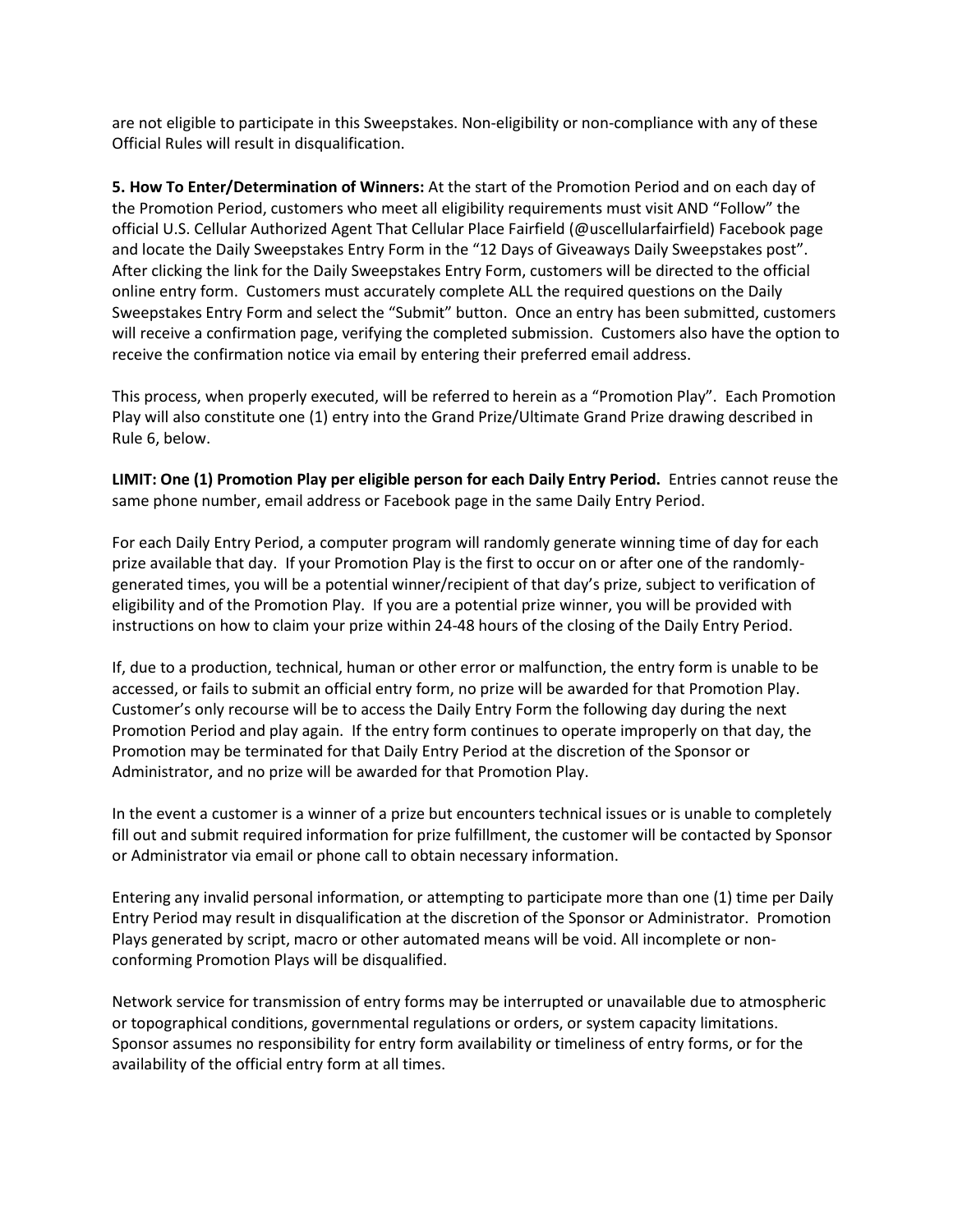**6. Grand Prize Drawing:** On or about December 24 th, 2020, Administrator will conduct a random drawing from among all entries received during the Promotion Period to select one (1) winner of the Grand Prize described below.

**7. Available Prizes and Odds**: A total of twelve (12) Daily Prizes and one (1) Grand Prize will be awarded during the "12 Days of Giveaways – Grand Opening Sweepstakes" (breakout below). The prizes available each day are as follows:

| <b>Daily Drawing</b> | <b>Daily Prize</b>                                                                                                                         |
|----------------------|--------------------------------------------------------------------------------------------------------------------------------------------|
| 12/11/2020           | Popsocket Bundle                                                                                                                           |
|                      | Popsocket & PopMount 2 Dash/Windshield Combo                                                                                               |
| 12/12/2020           | JBL Go 2 - Wireless Speaker                                                                                                                |
| 12/13/2020           | <b>Essentials Bundle</b><br>Case(Otterbox, Spigen, UAG, Spigen, etc.), Tekya Double<br>Advantage screen protector & Ventev vehicle charger |
| 12/14/2020           | \$50 That Cellular Place UScellular Authorized Agent In-<br><b>Store Account Credit</b>                                                    |
| 12/15/2020           | JBL Clip 3 - Wireless Speaker                                                                                                              |
| 12/16/2020           | <b>Wireless Charging Bundle</b><br>Samsung Wireless Charge Stand & Tekya AutoTek Wireless Car<br><b>Charger</b>                            |
| 12/17/2020           | Google Nest Home Hub                                                                                                                       |
| 12/18/2020           | JBL Headphones: Choose<br>Tune 225(In Ear)<br>ОR<br>T600(On Ear)                                                                           |
| 12/19/2020           | Mophie Power Bundle<br>Wireless Charger w/UV Cleaner & Mophie Power Boost 5,200<br>mAh power bank                                          |
| 12/20/2020           | \$100 That Cellular Place UScellular Authorized Agent In-<br><b>Store Account Credit</b>                                                   |
| 12/21/2020           | JBL Flip 5 - Wireless Speaker                                                                                                              |
| 12/22/2020           | Smartwatch: Choose Apple or Samsung<br>Apple Watch SE (40mm)<br>ΟR<br>Samsung Watch Active 2 (40mm)                                        |
| 12/11-12/23          | \$599.99 That Cellular Place UScellular Authorized Agent In-                                                                               |
| (Grand Prize)        | <b>Store Account Credit</b>                                                                                                                |

\*Accessories limited to in-stock or normally stocked inventory. Special order, non-stocked and discontinued items do not qualify.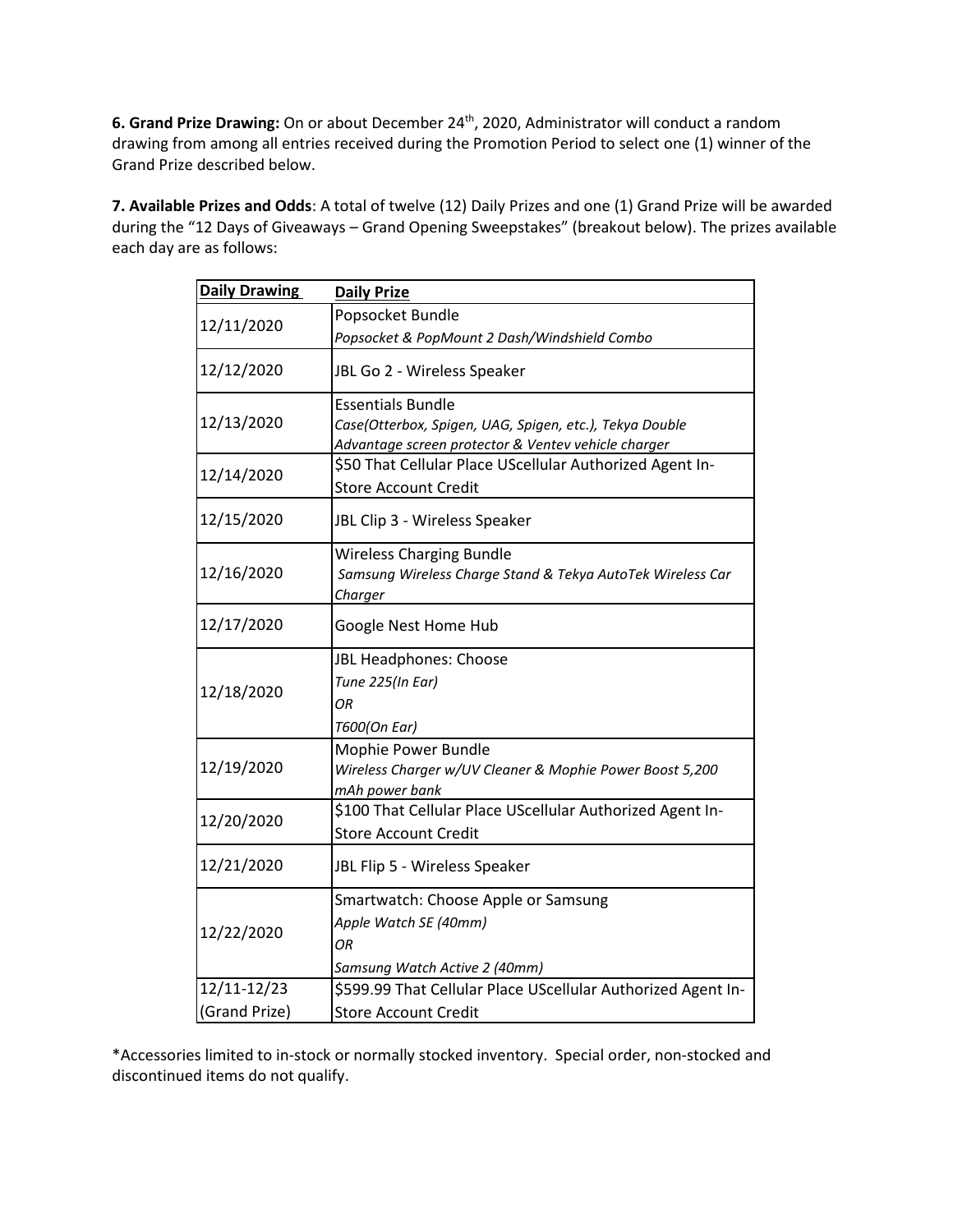\*\*\$50 and \$100 That Cellular Place UScellular Authorized Agent In-Store Account Credits will be applied automatically to winners' accounts within approximately four (4) to six (6) weeks.

\*\*\*Grand Prize: \$599.99 That Cellular Place UScellular Authorized Agent In-Store Account Credit will be awarded as a one-time credit of \$599.99 and will be applied automatically to the winner's account within four (4) to six (6) weeks. Prize is limited to a maximum of one (1) lump sum credit on winner's That Cellular Place UScellular Authorized Agent account, which must be an active account in good standing (i.e., no delinquencies) on 11:59:59 p.m. CT December 23, 2020. Winner's account must remain an active account in good standing (i.e., no delinquencies) until the day the credit is applied, which may be approximately four (4) to six (6) weeks.

The odds of winning a particular daily prize will depend on the quantities of each daily prize available at the time of Promotion Play, the number of eligible Promotion Plays that occur during each Daily Entry Period, and the timing of each Promotion Play. The odds of winning the Grand Prize will depend on the total number of Promotion Plays during the entire Promotion Period.

Prizes consist only of the items described above. Any related costs not specified herein as being included with a prize are the winner's responsibility. Prizes are non-transferable and non-redeemable for cash. No prize substitutions except as provided herein. **In case of unavailability of an advertised prize, Sponsor reserves the right to substitute a prize of equal or greater value. Limit one (1) prize per qualifying subscriber phone number/line per day.** ARV of each prize was determined as of the date these Official Rules were created. If the actual value of a prize differs from the ARV on the day the prize is awarded, winner will not be compensated for the difference**.** Any details of a prize that are not specified herein, including but not limited to color or model, shall be determined by Sponsor in its discretion.

That Cellular Place UScellular Authorized Agent in-store Account Credits can only be used to purchase products or services offered at That Cellular Place UScellular Authorized Agent located at 2103 W. Burlington Ave Fairfield, IA 52556.

**Winners are solely responsible for all applicable federal, state and local income taxes on their prizes.**  Winners of prizes valued at \$600 or greater will be issued an IRS Form 1099 for the value of the prize. No more than the stated number of prizes will be awarded. If the number of prize notifications for any prize exceeds the number of prizes that are available in accordance with these Official Rules, the intended number of prizes will be awarded in a random drawing from among all recipients of such prize notifications. All prize winners are subject to verification by Sponsor before any prize will be awarded. Acceptance of a prize constitutes permission to use or publish the prize winner's name, city and state of residence, photographs or other likenesses, voice and/or statements made by winner regarding the Sweepstakes, for purposes of advertising and trade in commerce and in any and all forms of media, now known or hereafter devised (including but not limited to social media) worldwide, without limitation and without further compensation, notice or approval, unless prohibited by law. All prizes will be awarded provided they are claimed properly in accordance with these Official Rules.

**8. Prize Claim:** Each potential prize winner will be required to sign and return an affidavit of eligibility and liability/publicity release (where permitted by law) within five (5) days of the date the initial notification is sent to the potential winner, or his/her prize may be forfeited. In the event of a potential winner's noncompliance with these Official Rules, or if a prize notification or prize is returned as undeliverable, or if a prize winner declines to accept a prize, or if a prize winner is deemed by the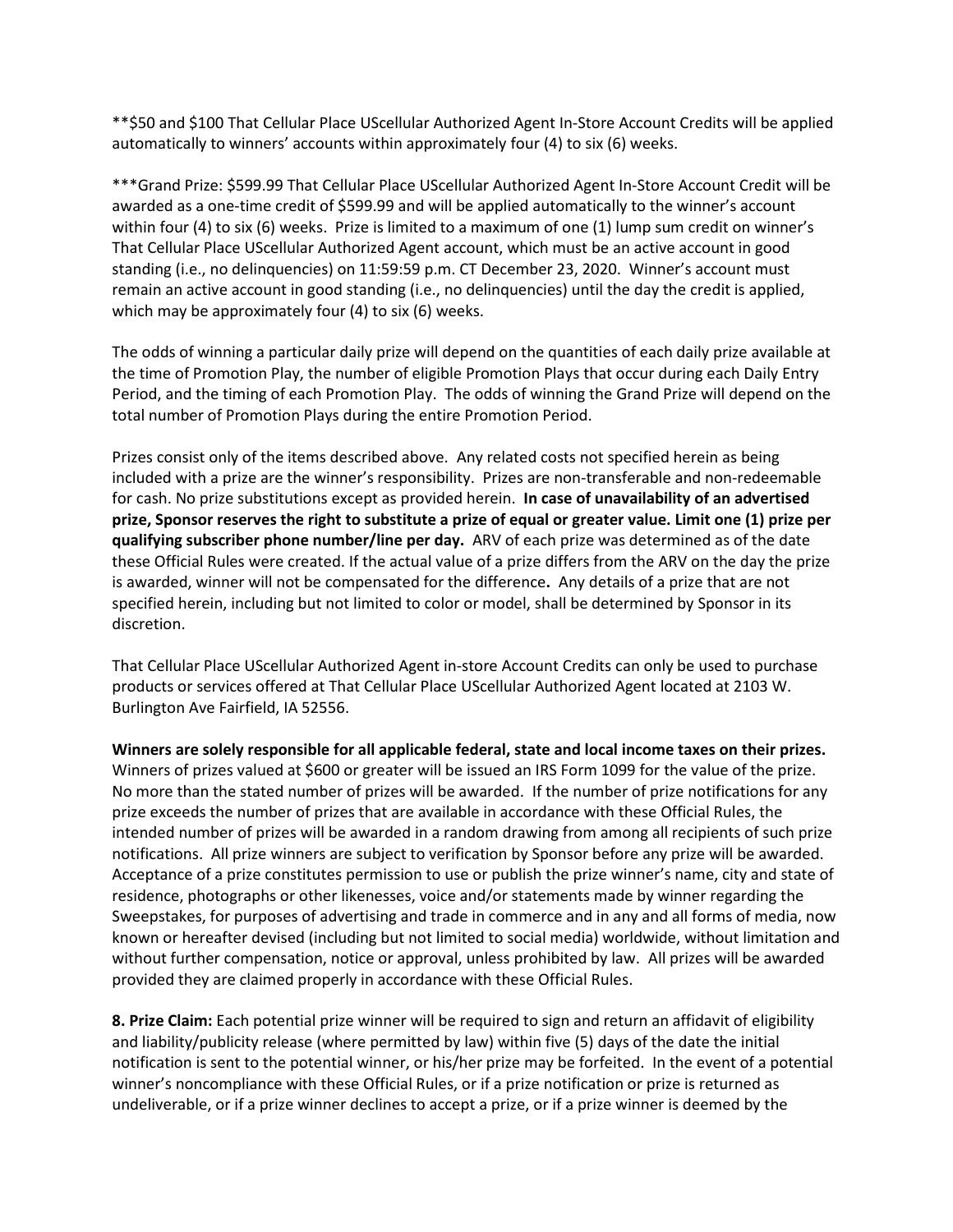Sponsor or Administrator, in their discretion, to be ineligible, the corresponding prize will be forfeited. If the Grand Prize are forfeited for any reason, the forfeited prize will be awarded to an alternate winner in a random drawing from among the remaining eligible entries. Winning a prize is contingent upon fulfilling all requirements of these Official Rules. Prizes will be shipped and/or made available for pickup (2103 West Burlington Ave. Fairfield, IA 52556) within approximately 45 days following the end of the Promotion Period and verification of winners. Prizes in the form of That Cellular Place US Cellular Authorized Agent in-store account credits will be automatically applied within four (4) to six (6) weeks. By participating in the Sweepstakes, prize winners consent to being contacted by Sponsor or a 3rd party Sponsor representative in order to confirm identification and fulfillment requirements.

**9. Limitation of Liability**: Sponsor is not responsible for: (i) electronic transmissions, Promotion Plays or entries that are lost, late, stolen, incomplete, illegible, damaged, garbled, destroyed, misdirected, or not received by Sponsor for any reason; (ii) any problems or technical malfunctions, errors, omissions, interruptions, deletions, defects, delays in operation or transmission, communication failures or human error that may occur in the transmission, receipt or processing of Promotion Plays or entries, or for deletion, theft or destruction of, unauthorized access to, or alteration of, Promotion Plays or entries; (iii) failed or unavailable hardware, network, software or game device; (iv) causes beyond Sponsor's reasonable control that jeopardize the administration, security, fairness, integrity or proper conduct of this Sweepstakes; (v) incorrect or inaccurate entry information whether caused by entrants or by any of the equipment or programming associated with or utilized in the Sweepstakes; (vi) any typographical or other error in any printing or advertising relating to the Sweepstakes, in the administration or execution of the Sweepstakes, or in the announcement of the prize winners; or (vii) cheating or fraud by any participant.

If for any reason the Sweepstakes cannot be executed as planned, including but not limited to any printing, administrative, human or other error of any kind, transmission failure, game device failure, infection by computer virus, bugs, tampering, unauthorized intervention, fraud, technical failures, or any other causes beyond the control of Sponsor that corrupt or affect the security, administration, fairness, integrity or proper conduct of the Sweepstakes, or if the Sweepstakes is compromised or becomes corrupted in any way, electronically or otherwise, Sponsor reserves the right, in its sole discretion, to cancel, terminate, modify or suspend the Sweepstakes without notice. If the Sweepstakes is terminated prior to the stated end date of the Promotion Period, the remaining prizes for the Daily Entry Period then in progress will be awarded via random drawing from among all eligible, non-suspect Promotion Plays generated during the corresponding Daily Entry Period prior to the time/date of termination. Thereafter, no further Promotion Plays will be allowed and no further prizes will be awarded. Sponsor reserves the right, in its sole discretion, to disqualify any individual who tampers with or attempts to tamper with the entry process or the operation of the Sweepstakes, or who acts in violation of these Official Rules or in a disruptive manner. Sponsor's failure to enforce any term of these Official Rules shall not constitute a waiver of that term.

CAUTION: ANY ATTEMPT BY ANY PERSON TO DELIBERATELY CORRUPT OR UNDERMINE THE LEGITIMATE OPERATION OF THE SWEEPSTAKES MAY BE A VIOLATION OF CRIMINAL AND CIVIL LAWS. SHOULD SUCH AN ATTEMPT BE MADE, SPONSOR RESERVES THE RIGHT TO DISQUALIFY, PROSECUTE AND SEEK DAMAGES FROM ANY SUCH PERSON TO THE FULLEST EXTENT PERMITTED BY LAW.

In the event of a dispute regarding the identity of the individual who made a winning Promotion Play or had a winning entry in the drawing, the Promotion Play /entry will be deemed submitted by the account holder of the phone number associated with the Promotion Play/entry, and such person must comply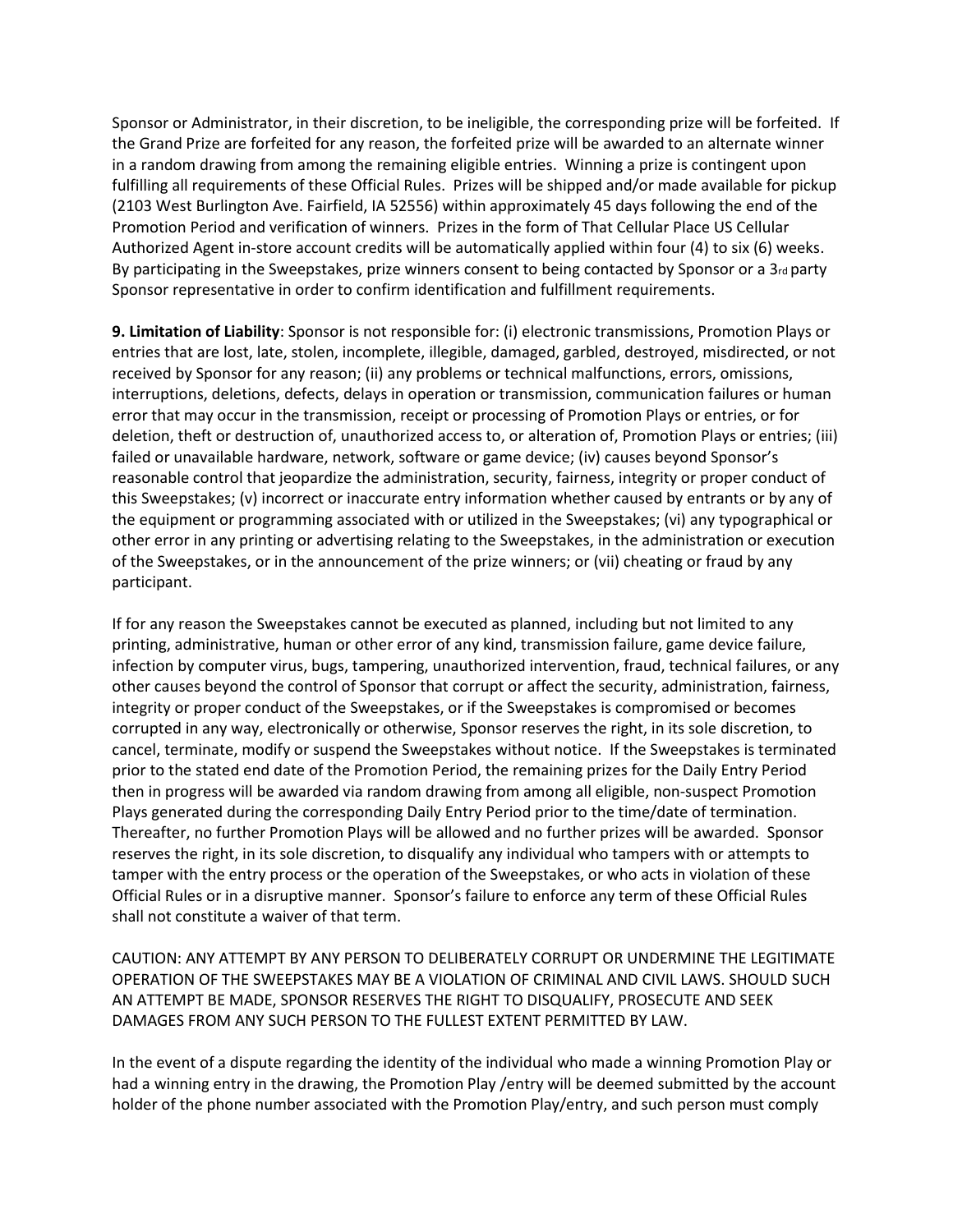with these Official Rules. By entering, each entrant agrees to indemnify, release, defend and hold harmless the Sponsor, Administrator, Facebook, Instagram, their respective affiliates, subsidiaries, and agencies, and the officers, directors and employees of each of the foregoing (collectively, the "Released Parties"), from and against any and all liability for loss, harm, damage, injury, cost or expense whatsoever arising from or in connection with participation in the Sweepstakes or the acceptance, possession and/or use/misuse of a prize (if awarded to him/her).

By accepting a prize, each winner acknowledges that the Released Parties have not made, nor are in any manner responsible or liable for, any warranty, representation, or guarantee, express or implied, in fact or in law, relative to the prize or the use thereof, including but not limited to its quality, merchantability, mechanical condition or fitness for a particular purpose.

**10. Participant Privacy**: Any personally identifiable information collected in connection with an entrant's participation in this Sweepstakes will be used by Sponsor and Administrator only for purposes of the proper administration and fulfillment of the Sweepstakes, as described in these Official Rules, and in any manner consistent with Sponsor's Privacy Policy.

**11. Dispute Resolution**: By participating, entrants agree that: (i) any and all disputes, claims and causes of action arising out of, or connected with, this Sweepstakes or any prize awarded shall be resolved individually, without resort to any form of class action, and exclusively by the appropriate court located in Iowa; (ii) any and all claims, judgments and awards shall be limited to actual out-of-pocket costs incurred, including but not limited to costs associated with entering this Sweepstakes, but in no event attorneys' fees; and (iii) to the extent allowed by applicable law, under no circumstances will entrant be permitted to obtain awards for, and entrant hereby waives all rights to claim, punitive, incidental and/or consequential damages and/or any other damages, other than out-of-pocket expenses, and any and all rights to have damages multiplied or otherwise increased.

All issues and questions concerning the construction, validity, interpretation and enforceability of these Official Rules, or the rights and obligations of any participant or Sponsor in connection with the Sweepstakes, shall be governed by, and construed in accordance with, the internal laws of the State of Iowa without giving effect to any choice of law or conflict of law rules or provisions that would cause the application of any other state's laws.

The invalidity or unenforceability of any provision of these Official Rules shall not affect the validity or enforceability of any other provision. In the event that any provision is determined to be invalid or otherwise unenforceable or illegal, these Official Rules shall otherwise remain in effect and shall be construed in accordance with their terms as if the invalid or illegal provision were not contained herein.

In the event there is a discrepancy or inconsistency between disclosures or other statements contained in any Sweepstakes-related materials or notifications and the terms and conditions of these Official Rules, these Official Rules shall prevail, govern and control.

**12. Winners List**: For the names of the prize winners, send a self-addressed, stamped business-size envelope to: "12 Days of Giveaways" Sweepstakes Winners List, 19 Highway 1 W Iowa City, IA 52246. Requests must be received by January 31, 2021 and will be fulfilled after all winners are verified.

Any questions, comments or complaints regarding this Sweepstakes must be directed to the Sponsor or Administrator only, and not to Facebook or Instagram.